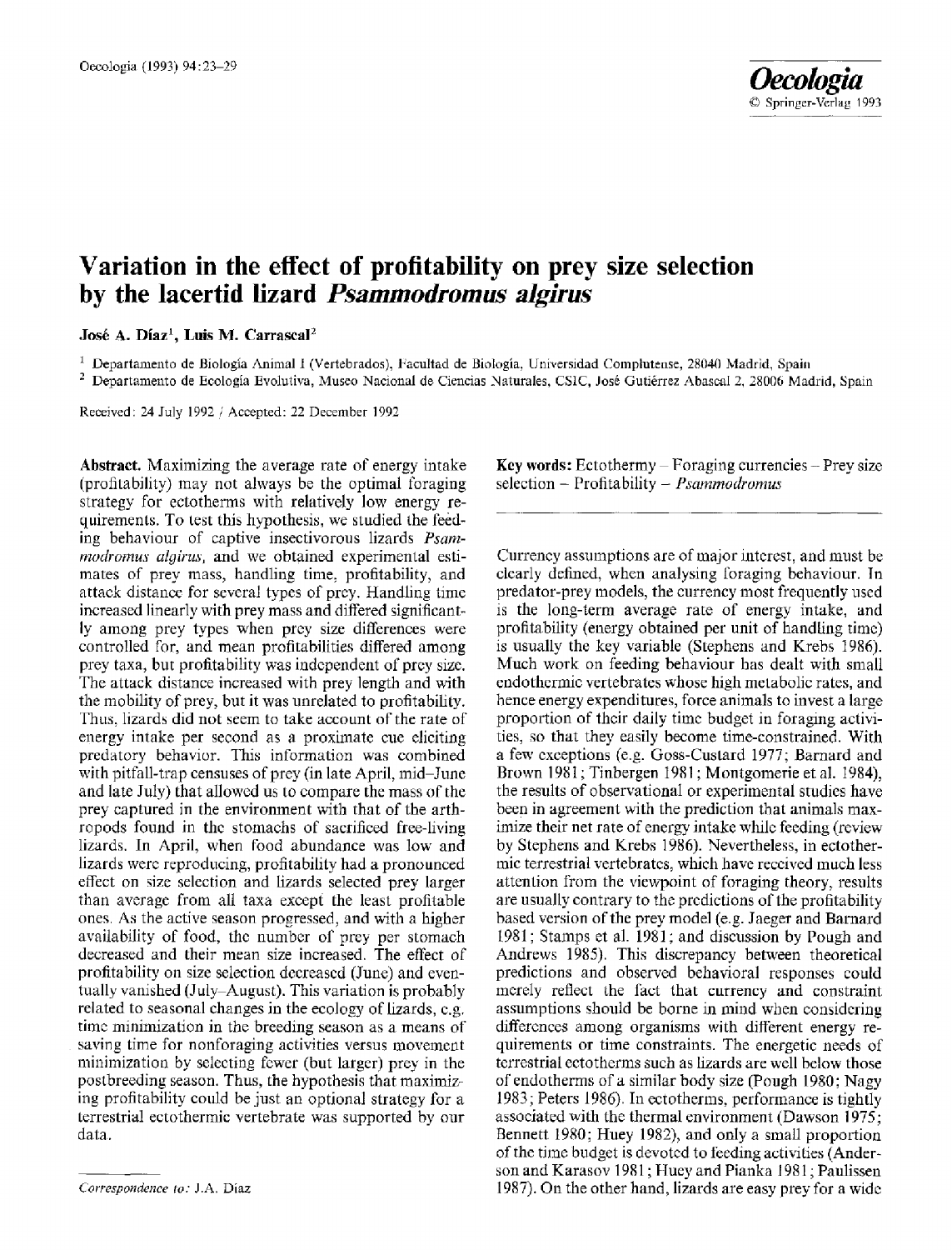variety of predators, and their activity levels and habitat use may be strongly influenced by predation risk (review by Greene 1988). Therefore, the time they have available for foraging is variable (and in some cases unpredictable) and could influence the currency employed when modelling their optimal foraging tactics.

In spite of the peculiarities of lizards in comparison with endothermic vertebrates, studies on their feeding behaviour have usually emphasized the description of the diet or its relationship with food availability in the foraging environment. In most cases, these studies do not anlayse the currency employed by consumers, their seizing behaviour, or the associated energy balances and time allocation schedules (but see Stamps et al. 1981; Freed 1982; Pough and Andrews 1985; Paulissen 1987; Diaz and Carrascal 1990).

The purpose of this paper is to analyse within the context of optimal foraging theory the feeding behavior of *Psammodromus algirus,* an insectivorous lacertid lizard inhabiting woodland habitats of the western Mediterranean region. In a previous study (Diaz and Carrascal 1990) we considered the selection of prey types by *P. algirus,* and found that prey size (i.e. gross energy content) was the main factor responsible for the selection (consumption vs. availability) of prey types. Our goals here were: (1) to study feeding behaviour in captivity in order to obtain experimental estimates of profitability and attack distance; (2) to analyse the within-prey-type size selectivity under natural conditions; and (3) to follow its temporal variation according to seasonal changes in the activity budget and in prey availability. Because these seasonal changes are expected to influence the time available for foraging (by modulating energy requirements and the time needed for other activities such as thermoregulation or mate searching), they provide a basis for analysing to what extent, and with what temporal constancy, profitability is important for decision making by ectothermic foragers.

### **Materials and methods**

## *Feedin9 behaviour and prey profitability*

Observations of feeding behaviour in captivity were carried out at the Estación Biogeológica El Ventorrillo (Navacerrada, Central Spain) in July-August 1990. The focal lizards (15 adults and subadults; mean snout-vent length =  $68.9$  mm, SD =  $5.7$ ), captured in the same area where the prey-size selection data were collected, were kept in open terraria with a leaf-litter layer from 1 week before the beginning of trials until these were completed. During their captivity lizards were supplied *ad libitum* with water and food (arthropods captured nearby), and were allowed to thermoregulate by alternatively basking or seeking shade. No food was available for the 2 days prior to a run of trials in order to make initial conditions as homogeneous as possible.

The observations of feeding behaviour took place, always on sunny days, in  $100 \times 50 \times 40$  cm cages with transparent metacrylate walls covered with a grid permeable to solar radiation and heat fluxes, but fine-grained enough to avoid the escape of lizards and their prey. A trial started with the introduction of one to three arthropods of randomly selected types (see below) in a cage housing the chosen lizard. If no feeding reaction was observed after 15 min,

the trial was repeated with a different lizard. In the experiments, each lizard consumed an average of 6.4 prey items. Not all lizards responded positively to all prey types; on average, eight (range six to ten) different animals preyed upon a given prey type.

Each time a capture was observed, the following data were recorded:

1. Prey type: spiders, orthopterans, coleopterans, insect larvae, dipterans, hemipterans or ants. Although our "prey types" were roughly equivalent to orders, we also took into account the natural history and behavior of the arthropods (e.g. ants or insect larvae).

2. Attack distance  $(\pm 1 \text{ cm})$ , measured between the lizard's snout and the arthropod location at the moment when the feeding response was elicited.

3. Mobility of the prey item (moving or immobile) when the attack was launched.

4. Handling time  $(\pm 0.1 \text{ s})$ , defined as the time elapsed between prey capture (lizard took prey with the jaws) and ingestion (lizard finished swallowing the prey and could begin other behaviour).

The dry mass of the arthropods ingested was calculated prior to each trial. For this purpose, we employed the regression equations of Diaz and Diaz (1991) after having measured with callipers  $(±0.1$  mm) the appriopriate morphological structure(s) (e.g. body or elytron length, head width; see Diaz and Diaz 1991). The energy contents of each prey type (joules per unit dry mass) were obtained from Cummins and Wuycheck (1971). Once we had the data on both energy contents (in joules) and handling times (in seconds), we calculated the profitability of each ingested prey item as the ratio between these two figures, so that each capture could be characterized by a profitability value in joules per second of handling time.

#### *Prey size selection in the field*

The data on prey size selection were collected between June 1989 and April 1990 in Soto de Viñuelas, Madrid, Central Spain (40°  $35'N$ ,  $03°34'W$ ). The vegetation of the area consists of a holm oak *(Quercus rotundifolia)* forest in which holm-oaks, interspersed with *Cistus ladanifer* and *Halimium viscosum,* are also the major components of the shrub layer, their leaf litter being the main type of substrate. Samples were taken in three distinct time periods: 18-25 April 1990 (hereafter early spring: beginning of the reproductive season), 12-16 June 1989 (hereafter late spring: last weeks of the reproductive season), and 27 July - 1 August 1989 (hereafter midsummer: postbreeding season). In each of these periods we installed a series of regularly spaced pitfall traps  $(n = 35, 54, 35)$  in early spring, late spring and midsummer, respectively) whose contents were removed at the end of each sampling period. Each pitfall was a 6.5 cm wide by 10 cm deep plastic pot half-filled with water with  $CuSO<sub>4</sub>$  in solution. The insects captured were taken to the laboratory, identified to the order (or prey type) level, and measured  $(\pm 0.1 \text{ mm})$  with a 40 × dissecting microscope provided with a micrometer, so that their mean dry mass could be estimated as described above (allometric equations in Diaz and Diaz 1991). No method of collecting insects samples the environment exactly the way a foraging lizard does; because the various prey types are expected to differ in their capturabilities, their abundances cannot be compared without bias. Nevertheless, it should be noted that we were not trying to assess the effect of profitability on prey type selection (see Diaz and Carrascal 1990), but its influence on the selection of prey sizes within prey types. Thus, the method employed was useful for estimating the mean dry mass of the prey types available (a key variable for prey selection; Diaz and Carrascal 1990 and Results). Moreover, it provided data about the temporal variation of overall food abundance. However, we did not try to estimate the overall mean mass of all prey available because differences in capturability among differently sized taxa would have biased our estimates in an unknown way. The prey items measured were chosen by random sampling (most common types: ants, spiders and coleopterans) or by stratified random sampling (remaining, less abundant types) from the contents of each pitfall trap.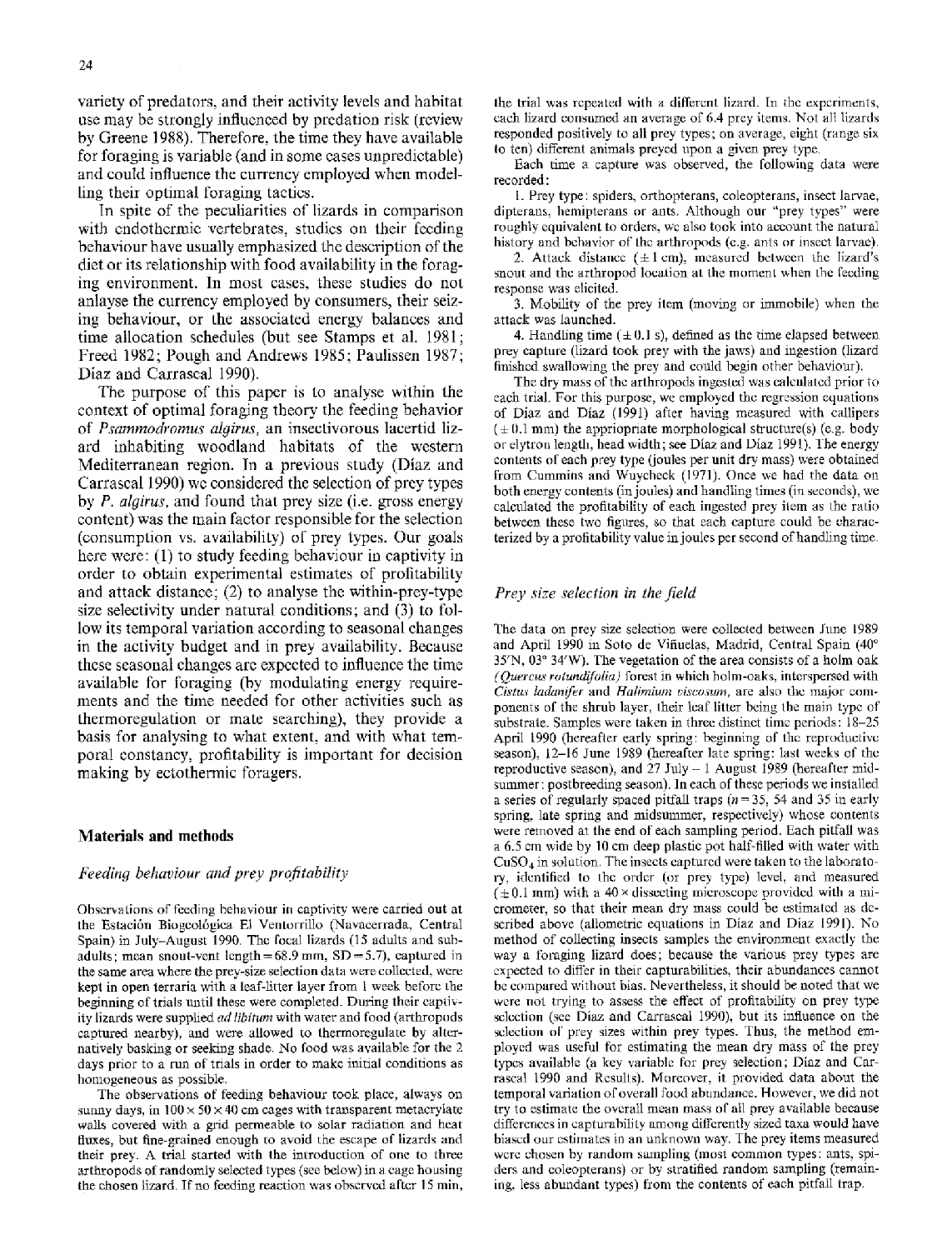Data on the size of the prey included in the diet were obtained in the same sampling dates by dissecting a number of individual lizards (24, 25 and 31 in early spring, late spring and midsummer, respectively) whose stomach contents were removed. All prey items were identified to order and their body mass was estimated as described above. Because we only considered the prey types for which we had allometric equations available (Diaz and Diaz 1991), together with data on handling times and thereby profitabilities, we managed to estimate the dry mass of 76% (121 out of 160), 81% (113 out of 139) and 85% (108 out of 127) of the prey consumed in each of the three sampling periods. The mean dry mass of the prey types consumed was averaged over the mean values corresponding to each stomach in order to avoid pseudoreplication, which would have arisen if prey had been captured with clearly clumped distributions (many items in a few stomachs: e.g. larvae in early spring or ants in midsummer).

The selection of prey sizes within a given prey type was quantified by means of a percent size selection index (SSI) relating the difference between the mean dry masses of the prey consumed  $(W<sub>c</sub>)$ and available  $(W_a)$ , to the mean dry mass of the prey available:

$$
SSI = (W_{\rm e} - W_{\rm a})/W_{\rm a} \cdot 100
$$

25

All variables were examined and, when necessary, log-transformed to conform with the assumptions of parametric statistics and ANOVA.

# **Results**

**In the experimental feeding trials, 112 out of 123 attacks led to the capture and ingestion of a prey item. The time required for handling a given prey increased exponentially with prey length (handling time log-transformed;**   $r = 0.774$ ,  $df = 110$ ,  $P \le 0.001$ ) and linearly with prey mass  $(r = 0.888, df = 110, P < 0.001)$ . The percentage of vari**ance explained by the regression line with untransformed**  axes (79%;  $F = 411.8$ ,  $df = 1$ , 110) was substantially high**er than using either log-transformed handling time (52% ;**   $F= 119.2$ ) or both handling time and prey mass (53%; **F= 122.8). Handling time differed significantly among prey types when controlling for prey size differences** 



**Fig.** 1. Linear regressions, with correlation coefficients  $(r)$  and regression slopes  $(b)$ , between handling time (s) and dry mass (mg) for each of the prey types fed to lizards in experimental trials. \*  $P < 0.05$ ; \*\*  $P < 0.01$ ; \*\*\*  $P < 0.001$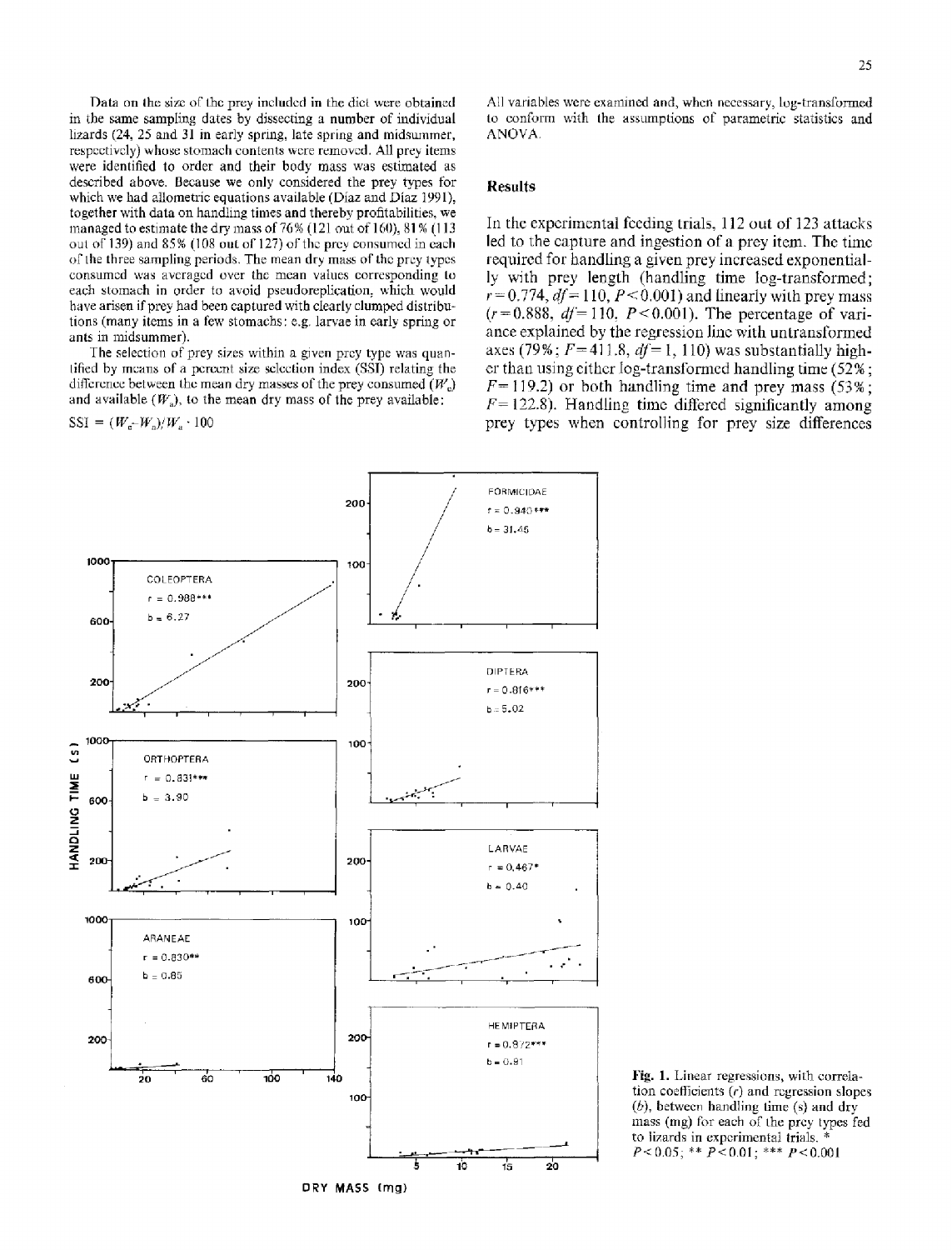**Table** 1. Pearson's product-moment correlations, with associated probabilities, between profitability and mass within each prey type; and mean profitabilities (in  $J/s$ ), with standard deviations, of the prey types tested in the experimental feeding trials

|            | r        | P     | Profitability $(J/s)$ |       |    |  |  |
|------------|----------|-------|-----------------------|-------|----|--|--|
|            |          |       | ž                     | SD    | п  |  |  |
| Araneae    | 0.385    | 0.272 | $18.88$ a, b          | 10.57 | 10 |  |  |
| Coleoptera | $-0.364$ | 0.201 | 7.14c                 | 4.21  | 14 |  |  |
| Diptera    | $-0.217$ | 0.372 | 8.57c                 | 2.82  | 19 |  |  |
| Formicidae | $-0.461$ | 0.154 | 3.55 <sup>d</sup>     | 1.88  | 11 |  |  |
| Hemiptera  | 0.166    | 0.509 | 29.60 <sup>a</sup>    | 11.00 | 18 |  |  |
| Larvae     | 0.032    | 0.890 | 21.85 <sup>b</sup>    | 25.06 | 21 |  |  |
| Orthoptera | $-0.190$ | 0.436 | 9.47b,c               | 4.28  | 19 |  |  |

Means followed by the same superscript letter are not significantly different: Tukey's test on log-transformed data



Fig. 2. Seasonal variation (mean $\pm 1$  SE and sample size) of the mean dry mass of the prey consumed, the mean number of prey per stomach, and the overall abundance of available prey

(ANOVA on the residuals of handling time vs. body mass: F= 5.18, *df=* 6, 105, P < 0.001). Controlling for the effects of prey mass, ants and coleopterans were the items with longer handling times, and spiders and hemipterans those with faster handling (see regression slopes in Fig. 1).

The profitability of the arthropods ingested was unrelated to prey mass, either for the total sample  $(r = -0.060, df = 110, P > 0.5)$  or each of the seven prey types (Table 1). Therefore, the energy obtained per time invested was largely independent of prey size. Mean profitabilities differed significantly among prey types (ANOVA:  $F=20.26$ ,  $df=6$ , 105,  $P<0.001$ ). Hemipterans were the most profitable prey type followed by larvae, spiders, orthopterans, flies, coleopterans and ants (Table 1). Mean profitability values were inversely correlated with the slopes of the regression lines relating handling time to the mass of the captured items (see Fig. 1) and Table 1:  $r = -0.945$ ,  $df = 5$ ,  $P < 0.002$ ), suggesting that the average profitability of a prey type was determined by the costs in handling time incurred by size increase within that type. These costs, in turn, were roughly related to the percentage of chitin in the arthropod taxa according to the data of Zach and Falls (1978). No association was found between the mean profitabilities of the prey types and the average distance at which they elicited attack  $(r=-0.308, df=5, P>0.5)$ . Instead, the distance at which the attack was launched was weakly correlated with prey length (probably an easier visual cue than prey mass:  $r=0.201$ ,  $df=117$ ,  $P < 0.05$ ). Length being equal, the attack distance was larger for arthropods detected while moving than for prey detected while immobile (ANOVA with the residuals of the regression relating attack distance to prey length:  $F = 12.19$ ,  $df = 1$ , 116,  $P \le 0.001$ ). The size of the prey offered appeared to influence both handling time and the distance at which the attacks took place, but it did not affect their gross profitability: the increase in energy content was compensated by a similar increase in handling time.

In our field data, the mean dry mass of the prey ingested by lizards increased (Fig.  $2: f= 12.28$ ,  $df= 2$ , 74,  $P \le 0.001$ ), and their mean number decreased ( $F = 4.58$ ,  $df=2$ , 77,  $P<0.02$ ), as the active season progressed. Overall food abundance also appeared to vary through time  $(F=33.03, df=2, 121, P<0.001)$ , increasing markedly after the early spring. Despite the lack of association between profitability and prey size, lizards tended to

**Table** 2. Mean dry mass (mg), with standard deviations and sample sizes, of the prey types available and consumed in each study period

|            | Early spring |                |          |      | Late spring |        |          |             |               | Midsummer |              |                  |          |                |                  |            |         |                  |
|------------|--------------|----------------|----------|------|-------------|--------|----------|-------------|---------------|-----------|--------------|------------------|----------|----------------|------------------|------------|---------|------------------|
|            | Available    |                | Consumed |      | Available   |        | Consumed |             |               | Available |              |                  | Consumed |                |                  |            |         |                  |
|            | $\vec{x}$    | SD             | n        | x.   | SD          | n      | x        | SD          | $\mathcal{F}$ | ī         | SD.          | $\boldsymbol{n}$ | x.       | SD             | $\boldsymbol{n}$ | Ā.         | SD      | $\boldsymbol{n}$ |
| Araneae    | 4.84         | 7.17 25        |          | 7.73 | 4.06        | -10    | 7.10     | 7.60        | -46           | 7.09      | 7.70         | 9                | 7.23     | 7.20 18        |                  | 6.48       | 3.96 14 |                  |
| Coleoptera |              | 13.98 15.32 16 |          | 7.11 | 3.76        | 6      |          | 10.15 22.63 | -40           | 9.79.     | 14.29        | 19               |          | 10.14 22.60 15 |                  | 12.91      | 4.36 15 |                  |
| Diptera    | 0.25         | 0.28           | - 17     | 2.08 | 1.23        | 10     | 0.19     | 0.21        | 4             | 2.44      | 2.34         | 4                |          |                |                  |            |         |                  |
| Formicidae | 1.90.        | 2.56 29        |          | 1.61 | 1.97        | 3      | 2.07     | 3.44 53     |               | 2.49      | 0.84         | 3                | 1.05     | 0.99 34        |                  | 3.18       | 3.1     | -4               |
| Hemiptera  | 1.11         | 0.45           |          | 5.72 | 5.69        | 12     | 1.47     | $1.37$ 30   |               | 11.59     | $14.00 -$    | -13              | 2.58     | 1.55           | 9                | 7.13       | 3.43    |                  |
| Larvae     | 2.28         | 2.67           | -14      | 5.99 | 3.80        | 16     | 9.38     | 5.66        | 6             | IL 32.    | $5.28 \; 10$ |                  |          |                |                  |            |         |                  |
| Orthoptera |              |                |          |      |             | $\sim$ | 27.36    | 23.86       | 4             | 15.30     | 11.56        | 6                | 56.87    | -66.62         | 2                | 96.03196.3 |         | -15              |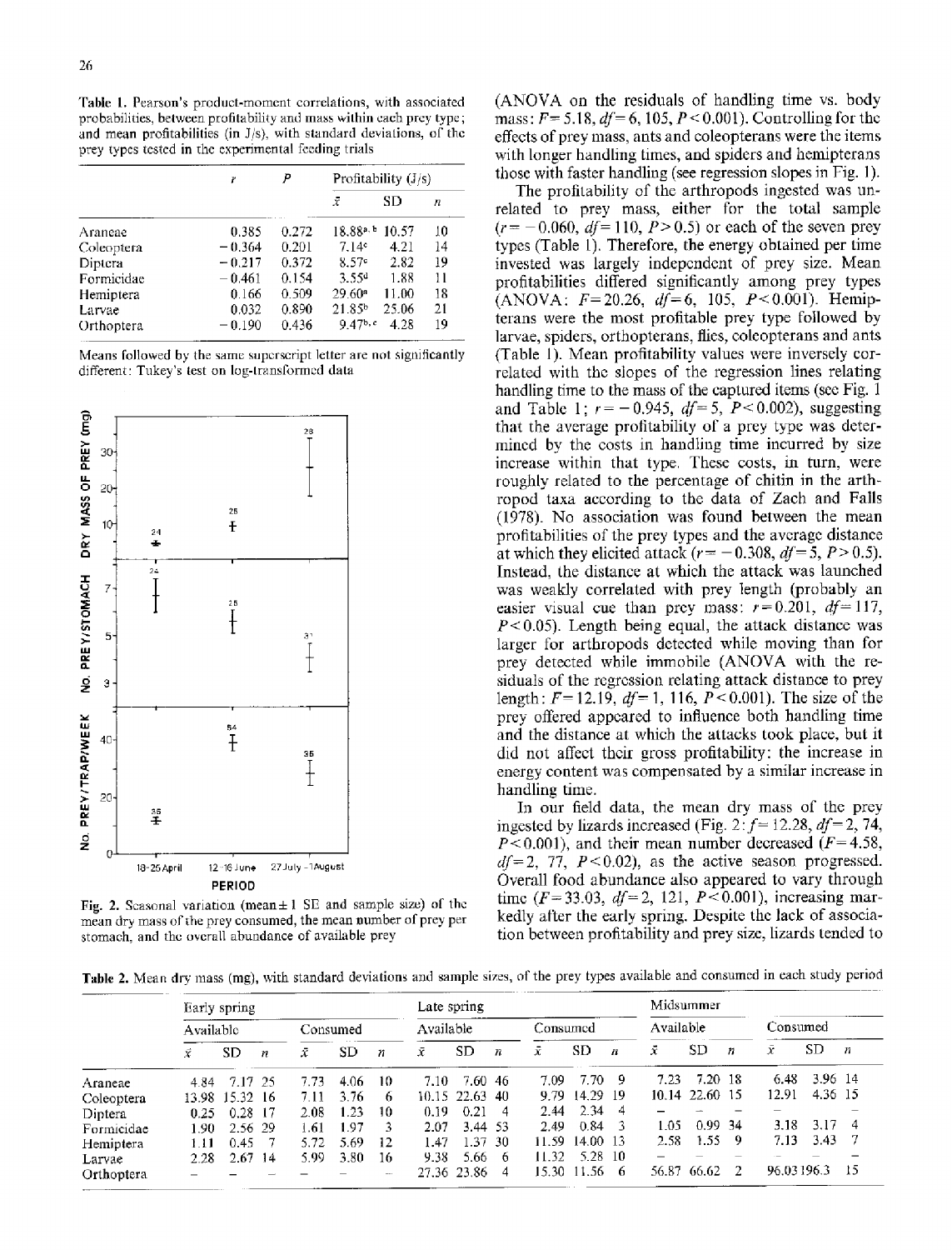**Table** 3. Prey size selection comparing the dry mass of the prey consumed (C) and available in the environment (A)

|            | Early spring  |              | Late spring   |              | Midsummer        |       |  |  |
|------------|---------------|--------------|---------------|--------------|------------------|-------|--|--|
|            | Trend         | $\mathbf{P}$ | Trend         | $\mathbf{P}$ | Trend P          |       |  |  |
| Araneae    | C > A         | 0.014        | $C \approx A$ | 0.759        | C≈A              | 0.718 |  |  |
| Coleoptera | $C \approx A$ | 0.912        | $C \approx A$ | -0.129       | $C \geq A$ 0.051 |       |  |  |
| Diptera    | C > A         | 0.000        | C > A         | 0.061        |                  |       |  |  |
| Formicidae | $C \approx A$ | 0.897        | $C \approx A$ | -0.109       | C > A            | 0.023 |  |  |
| Hemiptera  | C > A         | 0.057        | C > A         | 0.000        | C > A            | 0.020 |  |  |
| Larvae     | C > A         | 0.001        | $C \approx A$ | 0.356        |                  |       |  |  |
| Orthoptera |               |              | $C \approx A$ | 0.455        | $C \approx A$    | L 000 |  |  |

Probability values refer to the results of Mann-Whitney U-tests. Mean dry mass values and sample sizes are given in Table 3.



Fig. 3. Effect of profitability on prey size selection in each study period: Relationship between the size selection index (SSI) controlling for the effects of prey mass (residuals of SSI vs. prey mass; see text for details) and the mean profitability of the prey types

select large prey, though this tendency varied among prey types and study periods (Tables 2 and 3). In the early spring lizards selected prey larger than average from all taxa except the least profitable ones (ants and coleopterans). Hemipterans were the only taxon that was positively size-selected in all time periods (Table 3). These findings suggest that, other things being equal, and assuming that lizards maximize the energy returns of their foraging effort, stronger size selectivity would be expected within the more profitable taxa. The SSI, however, was unrelated to the mean profitabilities of the prey types  $(r=0.153, P>0.5, n=18$  taxa in three time periods). This lack of association could be due to the confounding effect of size differences among prey types. In fact, the SSI was primarily a negative nonlinear function of mean prey size  $(r = -0.899, df = 16, P < 0.001)$ : selectivity for large prey items decreased with increasing average mass of the prey taxa. When the effects of size differences among taxa were controlled for by considering the residuals of this latter model, selectivity increased with prey profitability (Fig. 3:  $r=0.635$ ,  $df=16$ ,  $P < 0.005$ ). Nevertheless, this association was variable through time. Thus, in the early spring profitability did affect size selection ( $r^2 = 0.953$ ,  $df = 4$ ,  $P < 0.001$ ). In this period, food abundance was relatively low, and lizards included in their diet a high number of relatively small prey despite the selection of the larger items from all but the least profitable taxa (Table 3). In late spring, food availability reached its peak, the number of prey per stomach decreased, their man size increased, and profitability had a marginal effect on size selection  $(r^2 = 0.484,$  $df= 5$ ,  $P= 0.08$ ). Finally, in mid summer lizards consumed small numbers of large-sized prey and the association between profitability and size selection did not reach significance  $(r^2=0.142, df=3, P>0.1)$ .

# **Discussion**

Perhaps the most striking aspect of our results is that lizards did not seem to care too much about the rate of energy intake per second when making their foraging choices. Profitability itself was strongly dependent on time constraints (slopes of handling times on prey mass). Our experimental feeding trials showed that the relationship between handling time and prey mass was best fitted by a linear model. This is in contrast to the results obtained by other authors who modelled the handling time of their avian (Sherry and McDade 1982) or reptilian (Pough and Andrews 1985) predators as a power function of arthropod mass. This discrepancy implies that the rate at which handling time increased with prey size was relatively lower in *P. algirus* than in the other insectivores examined. Handling costs were specific to prey taxa in a way that could be predicted by certain prey characteristics such as chitin contents (Zach and Falls 1978; Jaeger and Barnard 1981) or body shape (Loop 1974; Sherry and McDade 1982). When controlling for size effects, soft and round arthropods (hemipterans, spiders) were easier to handle, and hence more profitable, than hard, elongated ones (coleopterans, ants). Moreover, heavily chitinized exoskeletons negatively affect the gut passage time of food (Skoczylas 1978), and this would also lower the long-term rate of enery assimilation from the more chitinous prey (Jaeger and Barnard 1981).

The effect of the encounter distance on the decision to attack used in the predator-prey model (Schoener 1979) has usually been analysed assuming complete information about prey types (Stephen and Krebs 1986). This implies that the forager knows the effective profitabilities (energy/time) of its potential prey, and that such information is used for deciding when to attack and at what distance. Under these assumptions, the more profitable items should be attacked at a greater distance. Moreover, as long as greater distances cost more time and energy (i.e. longer pursuit runs), they should require higher profitabilities to counteract travel costs. These predictions, however, were not supported by our data, since mean attack distances were not positively correlated with profitabilities over the range of prey types examined. Furthermore, the selectivity (use vs. availability) for the four prey types most frequently consumed in summer (Formicidae, Araneae, Hemiptera and Orthoptera; Diaz and Carrascal 1990) was not significantly correlated with their mean profitability  $(r<sub>s</sub>=0.400)$ ,  $P = 0.488$ ). The absence of significant relationships with prey profitability might be due to the existence of perceptual constraints when the precise energy value of **poten-**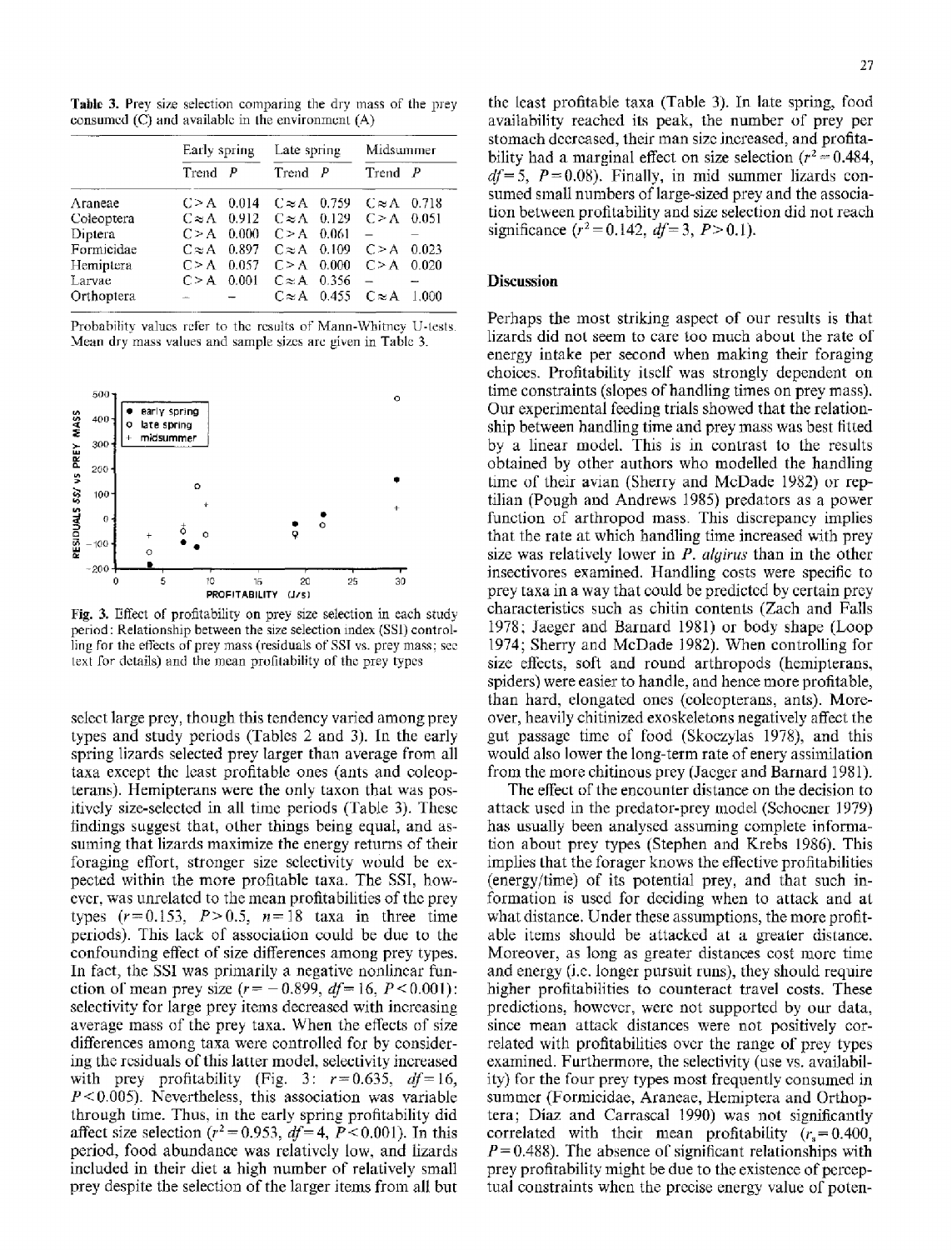28



**Fig.** 4. Model describing the observed change of the foraging currency that explains the behaviour of *Psammodromus algirus (direction of the arrow).* Under time constraints (e.g. in the breeding season), only the more profitable prey types  $(A)$  should be positively size selected as a means of saving time for nonforaging activities. This time minimization strategy (strategy 1) leads profitability to play an important role in prey size selection. With no time constraints and with the forager itself probably subject to a heavy predation pressure, all prey types  $(A \text{ and } B)$  should be positively size selected no matter what their mean profitability. This movement minimization strategy (strategy 2) causes prey size (and hence energy content) to be the overriding parameter for prey selection in order to minimize the number of captures that would reveal the presence of lizards to their own predators

tial prey needs to be assessed from a distance, so that the particular profitability of a prey item would only be known while it was being handled. The assumption of the model, that the forager has complete information on the profitability of prey, might not be valid for this lizard species.

On the other hand, the attack distance was positively related to prey size, an index of gross energy intake that does not account for benefits in terms of energy per second of feeding time. Prey size was also the best predictor of lizard selectivity for different prey types in the postbreeding season (Diaz and Carrascal 1990). The importance of prey size as a key variable determining prey type selection and attack distance in *P. algirus* (Diaz and Carrascal 1990; this study) suggests that the policy for prey selection in this ectothermic forager in not to maximize the rate of net energy intake, but to maximize the gross energy intake per captured item, thus minimizing number of captures.

However, prey profitability had a pronounced effect on size selectivity within prey types during the breeding season (Fig. 3). Seasonal variation in this effect was seemingly due to the availability of potential prey and by temporal changes in both energy  $(e)$  and time  $(t)$  requirements. Under time constraints, it would be better for a foraging lizard to be more size-selective only when choosing from the more profitable prey types, as a means of reducing foraging time. The selection of the larger items within the more profitable types (strategy 1 in Fig. 4)

would allow lizards to convert part of their foraging time into time devoted to other activities. This would be of adaptive value if the time budget was skewed towards non-foraging activities (Diaz 1991) or under conditions of low density or small size of available arthropods. All these circumstances are typical of the early spring, when average profitability accounted for 95 % of the variation in size selection within prey types. In early spring, the abundance of prey was relatively lower (Fig. 2), and there were no orthopterans that could increase the mean mass of the prey consumed (personal observation). Thus, the relevance of profitability determining prey size selection within prey types (maximization of *e/t* in Fig. 4) should be related to time constraints  $(t)$ . Conversely, in midsummer reproduction was over so that energy requirements were lower and activity was considerably reduced (Rose 1981; Diaz 1991). With no apparent time constraints, the importance of profitability as a foraging currency diminished. With an increased abundance of larger arthropods (mainly grasshoopers), lizards consumed small numbers of large sized prey (Fig. 2), thus shifting their foraging strategy towards the selection of large prey no matter their mean profitability (Diaz and Carrascal 1990). The prevalence of the gross energy intake per capture unit as a foraging currency (strategy 2, maximization of  $e$  in Fig. 4) is consistent with the "movement minimization" strategy suggested by Pough and Andrews (1985). Gross energy intake (e) may be more important than profitability *(e/t)* if there is a trade-off between energy gains and predation risk (Sih 1980; Werher et al. 1983). Eating large prey implies making fewer captures, which would be adaptive if the probability of lizards being detected by their own predators was more directly related to the number of sudden capture movements than to the time invested in handling the captured prey (Pough and Andrews 1985). Such movement minimization strategy induced by predation risk would be consistent with previous results that showed an effect of prey availability on the relative abundance of *P. algirus*  - habitats with high arthropod densities would allow lizards to minimize number of movements that would reveal their presence to their potential predators (Diaz and Carrascal 1991). Similarly, thermoregulating animals have been shown to select the compass directions around shrub patches that minimize the distance between basking sites and protective shrub cover (Diaz 1992).

*Acknowledgements.* We thank R.B. Huey for stimulating discussion of our ideas and T. Santos, M. Diaz and especially P. Jordano for useful criticisms on earlier versions of the manuscript. Two anonymous reviewers provided substantial editorial advice that helped to improve the conceptual clarity of the paper. Nino took care of captive lizards at E1 Ventorrillo while we were out. This study, which was partially funded by a PFPI grant from the Spanish Ministerio de Educacidn y Ciencia, is a contribution to the project DGCYT PB 86-0006/C02-00, Distribution and Biology of Iberian Forest Vertebrates.

#### **References**

Anderson RA, Karasov WH (1981) Contrasts in energy intake and expenditure in sit-and-wait and widely foraging lizards. Oecologia 49: 67-72